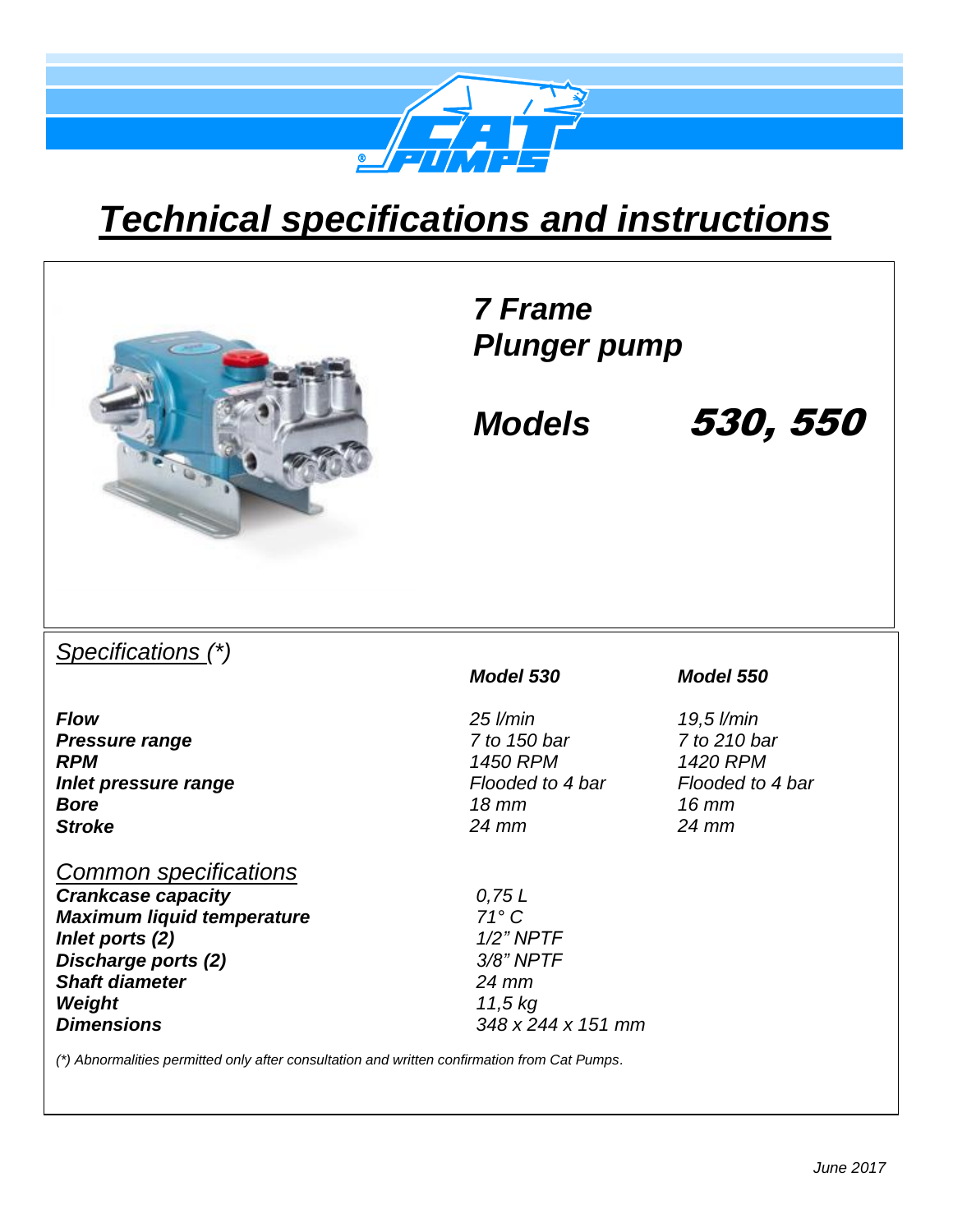### *Exploded View*

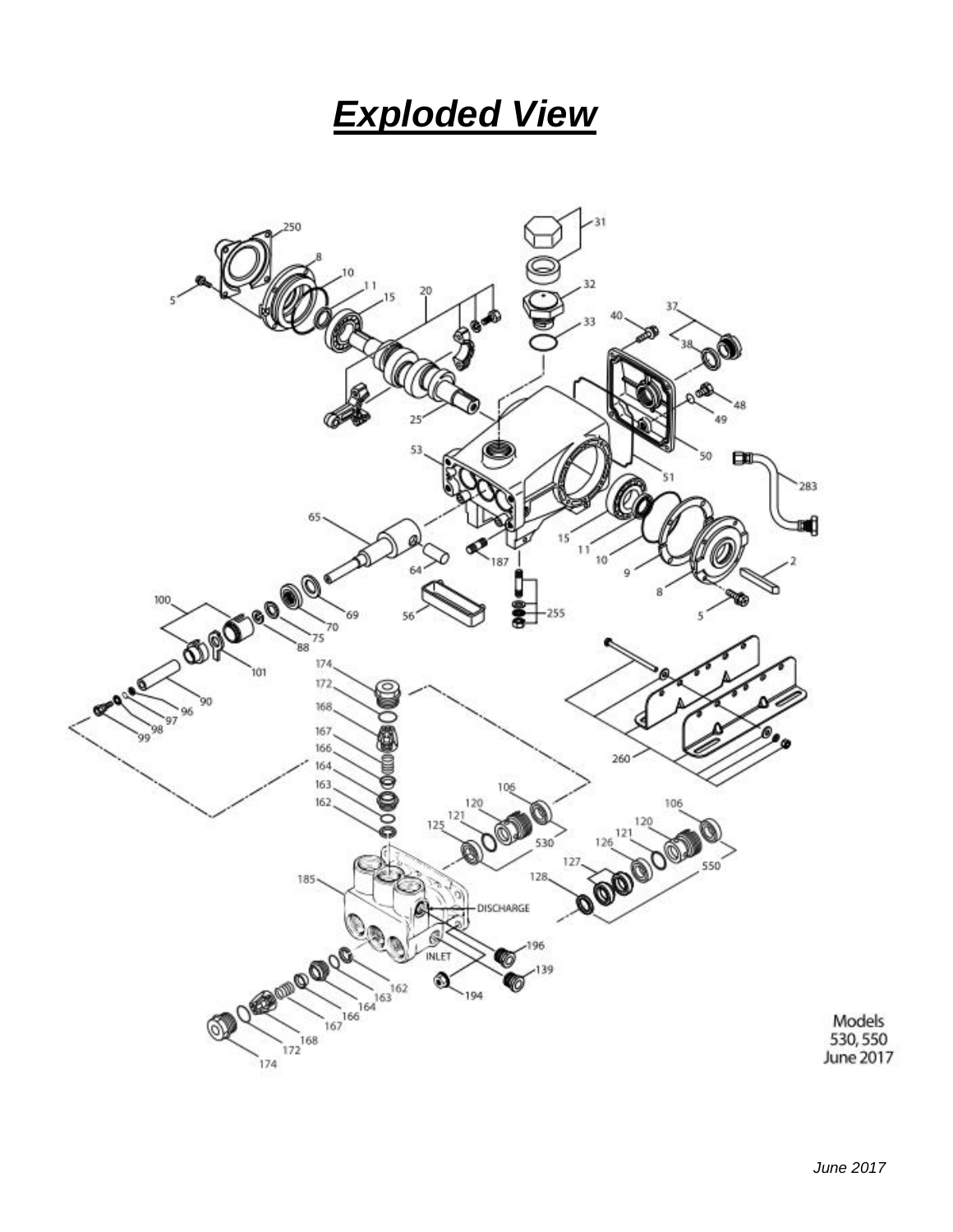## *Parts list*

| Item                    | Num.            | Mat.                    | Num.            | Mat.             | <b>Description</b>                                                                    | Qty                       |
|-------------------------|-----------------|-------------------------|-----------------|------------------|---------------------------------------------------------------------------------------|---------------------------|
|                         | 530             |                         | 550             |                  |                                                                                       |                           |
| $\overline{\mathbf{c}}$ | 30067           | STL                     | 30067           | STL              | Key (M8x7,5x25)                                                                       | 1                         |
| 5                       | 125824          | <b>STCPR</b>            | 125824          | <b>STCPR</b>     | Screw, HHC, sems (M6x16)                                                              | 8                         |
| 8                       | 43223           | <b>AL</b>               | 43223           | AL               | Cover, bearing                                                                        | $\mathbf 2$               |
| 9                       | 815280          | <b>FBR</b>              | 815280          | <b>FBR</b>       | Shim, split, 2-pc                                                                     | 1                         |
| 10                      | 12393           | <b>NBR</b>              | 12393           | <b>NBR</b>       | O-ring, bearing cover                                                                 | $\mathbf 2$               |
| 11                      | 43222           | <b>NBR</b>              | 43222           | <b>NBR</b>       | Seal, oil, crankshaft                                                                 | $\overline{c}$            |
| 15                      | 43221           | <b>STL</b>              | 43221           | <b>STL</b>       | Bearing, roller                                                                       | $\overline{2}$            |
| 20                      | 48863           | <b>TNM</b>              | 48863           | <b>TNM</b>       | Rod, connecting assy {06/02}                                                          | $\overline{3}$            |
| 25                      | 43220           | <b>FCM</b>              | 43220           | <b>FCM</b>       | Crankshaft, dual end (M24)                                                            | 1                         |
| 31                      | 828710          | PE                      | 828710          | PE               | Protector, oil cap w/foam gasket                                                      | $\mathcal I$              |
| 32                      | 43211           | <b>ABS</b>              | 43211           | <b>ABS</b>       | Cap, oil filler                                                                       | 1                         |
| 33                      | 14177           | <b>NBR</b>              | 14177           | <b>NBR</b>       | O-ring, filler cap - 70D                                                              | 1                         |
| 37                      | 92241           |                         | 92241           |                  | Gauge, oil, bubble w/gasket - 80D                                                     | 1                         |
| 38                      | 44428           | <b>NBR</b>              | 44428           | <b>NBR</b>       | Gasket, flat, oil gauge - 80D                                                         | 1                         |
| 40                      | 125824          | <b>STCPR</b>            | 125824          | <b>STCPR</b>     | Screw, HHC sems (M6x16) (see TB 106)                                                  | 4                         |
| 48                      | 25625           | <b>STCP</b>             | 25625           | <b>STCP</b>      | Plug, drain (1/4" x 19 BSP)                                                           | 1                         |
| 49                      | 23170           | <b>NBR</b>              | 23170           | <b>NBR</b>       | O-ring, drain plug - 70D                                                              | 1                         |
| 50                      | 127701          | <b>AL</b>               | 127701          | AL               | Cover, rear (M6x16) (see TB 106)                                                      | 1                         |
| 51<br>53                | 14047<br>127698 | <b>NBR</b><br><b>AL</b> | 14047           | <b>NBR</b>       | O-ring, rear cover - 70D (M6x16) (see TB 106)<br>Crankcase (M10) (M6x16) (see TB 106) | 1<br>1                    |
| 56                      | 43240           | <b>POP</b>              | 127698<br>43240 | AL<br><b>POP</b> | Pan, oil                                                                              | 1                         |
| 64                      | 43237           | <b>CM</b>               | 43237           | <b>CM</b>        | Pin, crosshead                                                                        | $\ensuremath{\mathsf{3}}$ |
| 65                      | 43229           | <b>ZZCP</b>             | 43229           | <b>ZZCP</b>      | Rod, plunger                                                                          | $\overline{3}$            |
| 69                      | 126589          | <b>STCPR</b>            | 126589          | <b>STCPR</b>     | Washer, oil seal                                                                      | $\overline{3}$            |
| 70                      | 43228           | <b>NBR</b>              | 43228           | <b>NBR</b>       | Seal, oil, crankcase                                                                  | $\overline{3}$            |
| 75                      | 43328           | S                       | 43328           | S                | Slinger, barrier                                                                      | $\overline{3}$            |
| 88                      | 45697           | $\overline{s}$          | 45697           | S                | Washer, keyhole (M18xM10)                                                             | $\overline{3}$            |
| 90                      | 43232           | cc                      | 43311           | cc               | Plunger (M18x77 and M16x77)                                                           | $\overline{3}$            |
| 96                      | 43235           | <b>PTFE</b>             | 43235           | <b>PTFE</b>      | Back-up-ring, plunger retainer                                                        | $\overline{3}$            |
| 97                      | 17399           | <b>NBR</b>              | 17399           | <b>NBR</b>       | O-ring, plunger retainer - 80D                                                        | $\overline{3}$            |
|                         | 14160           | <b>FPM</b>              | 14160           | FPM              | O-ring, plunger retainer - 70D                                                        | $\overline{3}$            |
| 98                      | 45891           | CU                      | 45891           | <b>CU</b>        | Gasket, plunger retainer                                                              | $\ensuremath{\mathsf{3}}$ |
| 99                      | 104360          | S                       | 104360          | S                | Retainer, plunger w/stud (see TB 045)                                                 | $\overline{3}$            |
| 100                     | 45689           | <b>PVDF</b>             | 45689           | <b>PVDF</b>      | Retainer, seal (2pc) (see TB 105)                                                     | $\overline{3}$            |
| 101                     | 43239           | $\blacksquare$          | 43313           | $\blacksquare$   | Wick, long tab                                                                        | $\overline{3}$            |
| 106                     | 43243           | <b>NBR</b>              | 43316           | <b>NBR</b>       | Seal, LPS w/S-Spg                                                                     | 3                         |
|                         | 44926           | <b>FPM</b>              |                 |                  | Seal, LPS w/SS-Spg                                                                    | $\overline{3}$            |
|                         |                 | -                       | 106660          | <b>FPM</b>       | Seal, LPS w/SS-Spg                                                                    | 3                         |
| 120                     | 45683           | BB                      | 45684           | BB               | Case, seal                                                                            | $\mathfrak{S}$            |
| 121                     | 20285           | <b>NBR</b>              | 20285           | <b>NBR</b>       | O-ring, seal case $-70D$                                                              | $\mathfrak{S}$            |
|                         | 11693           | <b>FPM</b>              | 11693           | <b>FPM</b>       | O-ring, seal case                                                                     | $\overline{3}$            |
| 125                     | 43245           | <b>SNG</b>              |                 |                  | Seal, HPS w/S                                                                         | $\mathfrak{S}$            |
|                         | 44925           | <b>FPM</b>              |                 |                  | Seal, HPS w/SS                                                                        | 3                         |
| 126                     |                 | -                       | 43320           | BB               | Adapter, female                                                                       | $\mathfrak{S}$            |
| 127                     | $\blacksquare$  |                         | 43319           | <b>SNG</b>       | V-packing                                                                             | 6                         |
|                         |                 |                         | 46287           | НT               | V-packing                                                                             | 6                         |
| 128                     | $\blacksquare$  |                         | 43318           | BB               | Adapter, male                                                                         | 3                         |
| 139                     | 22179           | <b>BBCP</b>             | 22179           | <b>BBCP</b>      | Plug (1/2" NPTM)                                                                      | 1                         |
| 162                     | 43248           | <b>PTFE</b>             | 43248           | <b>PTFE</b>      | Back-up-ring, seat                                                                    | 6                         |
| 163                     | 43249           | <b>NBR</b>              | 43249           | <b>NBR</b>       | O-ring, seat - 80D                                                                    | 6                         |
|                         | 44383           | <b>FPM</b>              | 44383           | <b>FPM</b>       | O-ring, seat - 70D                                                                    | 6                         |
| 164                     | 43722           | S                       | 43722           | S.               | Seat, Q.V.                                                                            | 6                         |